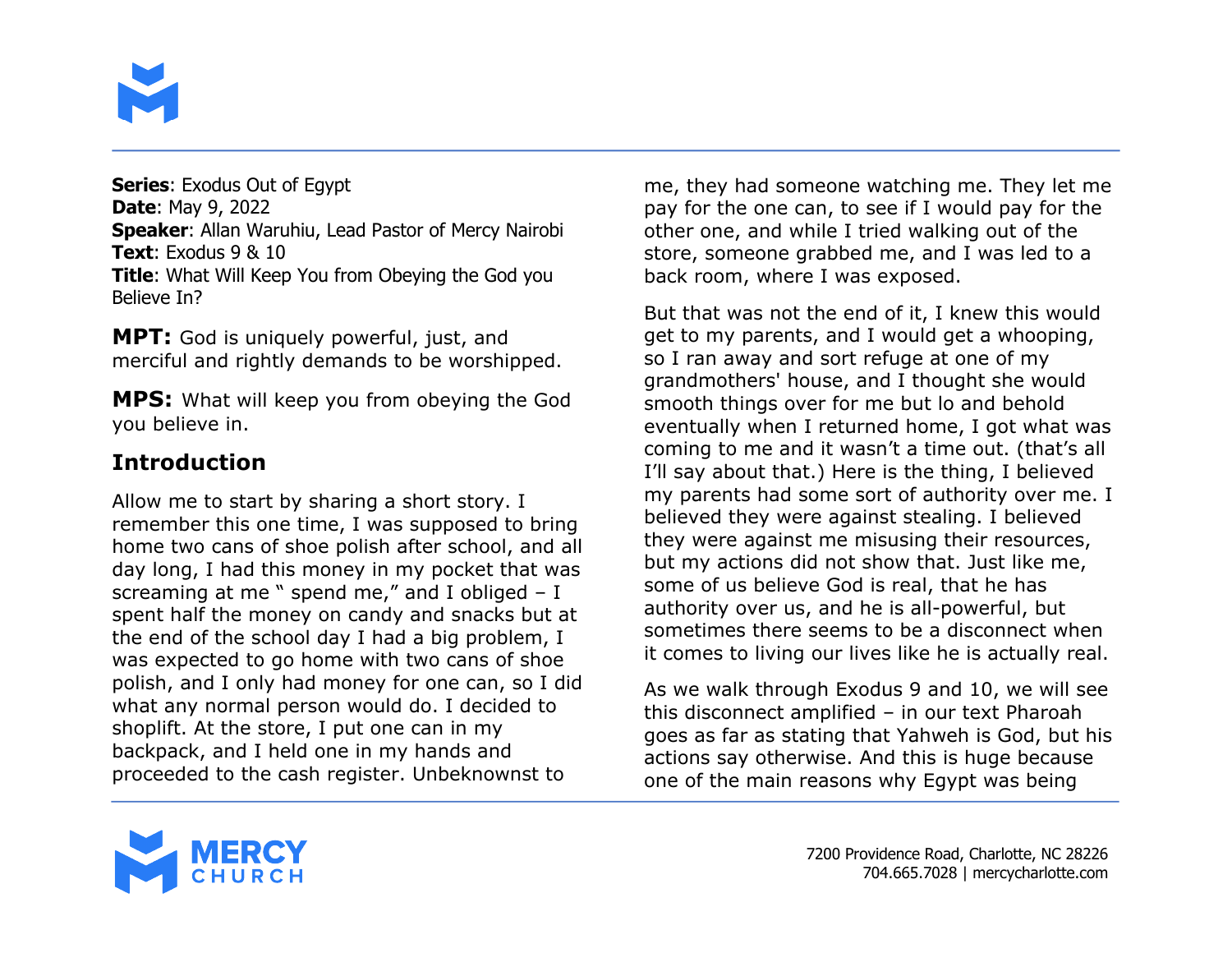

attacked by God is simply because Pharoah refused to obey God. The plagues are a consequence of His continued disobedience to God. His people lost livestock, got afflicted with boils, were swamped by locusts, got hit by a terrible storm, and experienced darkness that lasted three days, all because pharaoh refused to obey.

Now, I do **not** believe we should obey God **just** so that he doesn't "punish" us" I think we should want to obey God because it's the right thing to do- he is God; after all, we should obey God because Jesus says we should, John 14:15 Jesus said, "if you love me, you shall keep my commandment." And we should obey because honestly, obedience leads to a fulfilled life. I read a quote the other day that I thought captures this so well, "the fruit of the spirit grows only in the garden of obedience," if we want to experience more of the love, joy and a state of shalom-peace with God then we need to agree with God. Really that's what obeying is, I know that the word OBEY might sound like a curse word these days, but it simply means agreeing with what God says about all areas of life.

So, if obeying God is for our ultimate good, what will keep us away from that goal? Our text will help us answer that question; throughout our passage, we will see what kept pharaoh from obeying, and I believe the Lord has a message for us here, he is using pharaoh as a sign of what not to do. Today's sermon is titled, **what will keep you from obeying the God you believe in** – if you have your bibles

# **Exposition**

Verse 1 to 7 tells a story of how Moses was sent to Pharoah once again to tell him to let the people go so, they could worship God, but Pharoah once again refused to let the people go, and so God brought forth a severe plague that killed all the livestock. In the sixth plague, recorded in verses 8-12, God directed Moses to throw soot toward heaven in front of Pharoah and his magicians, and Moses did as the Lord directed, and the soot became boils on people and animals, and verse 11 tells us **<sup>11</sup>** The magicians could not stand before Moses because of the boils, for the boils were on the magicians as well as on all the Egyptians. The magicians were exposed by God as frauds who did not have real power. They could not replicate this plague or undo it

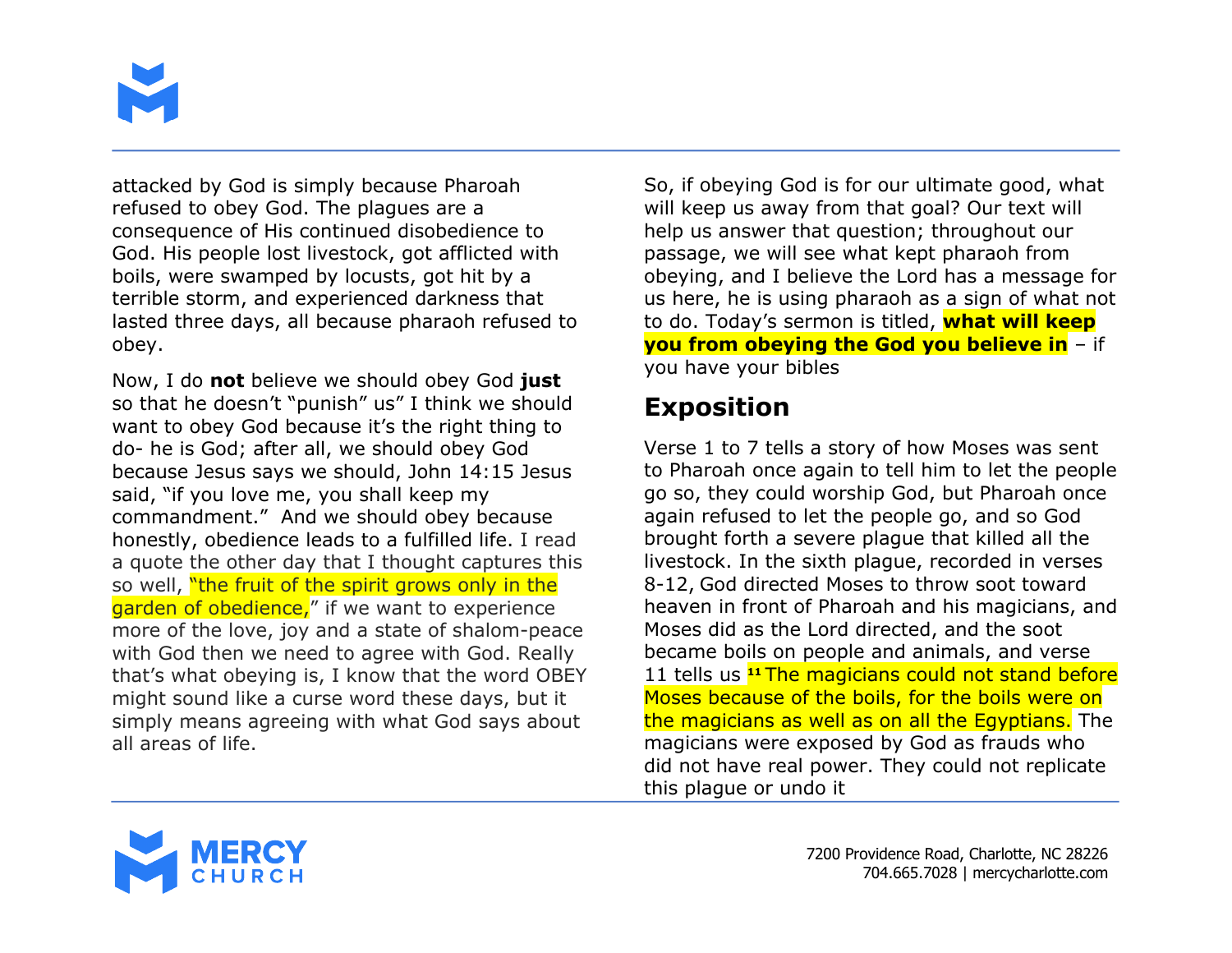

And what we see here is pharaoh's pride, his audacity to refuse to submit to the God of Moses, who is unlike any other god. This God executes precise judgment in that only the Egyptian livestock died, but the Israelite's animals did not die. Verse 7 tells us that Pharaoh sent messengers to go check it out. His pride would not let him believe that God would do just what he said.

Up to this point, Pharoah has continued to harden his own heart. He had continued to choose his own way over God's way, but look at verse 12 with me **<sup>12</sup>** But the LORD hardened Pharaoh's heart, and he did not listen to them, as the LORD had told Moses... I know that this is one of those hard things to understand in the bible, and I have wrestled with it. People will often accuse God of being cruel, arguing that Pharaoh had no choice because it was God who hardened his heart. But here is the thing. God's hardening of Pharaoh's heart was the natural result of Pharoah rejecting God. Because of Pharaoh's continued pride and rebellion, God gave him exactly what he wanted. He gave him the desires of His heart. God will not force anyone to obey him. He will not force you to obey him, but instead. James 4:8 tells us, if we **draw near to God, he will draw near to us**.

By the time we get to the  $7<sup>th</sup>$  plague God had some tough words for pharaoh look at verse 14 with me, this is God speaking...this time I am about to send all my plagues against you, your officials, and your people. Then **you will know there is no one like me on the whole earth**. **<sup>15</sup>** By now I could have stretched out my hand and struck you and your people with a plague, and you would have been obliterated from the earth. Parents, doesn't this feel like when your child talks back at you and you are like, do you know who you are talking back at right now "?" **<sup>16</sup>** However, I have let you live for this purpose: to show you my power and to make my name known on the whole earth. I love that even in the middle of this divine scolding, the salvation of all people was on God's mind. God says he was letting pharaoh live so as to show his power and to make his name known on the whole earth. **<sup>17</sup>** You are still acting arrogantly against my people by not letting them go. - That leads us to our first observation

#### **Pride will keep you from obeying the God you believe in.**

This word **Pride** means to have **an improper and excessive self-esteem, also known as** 

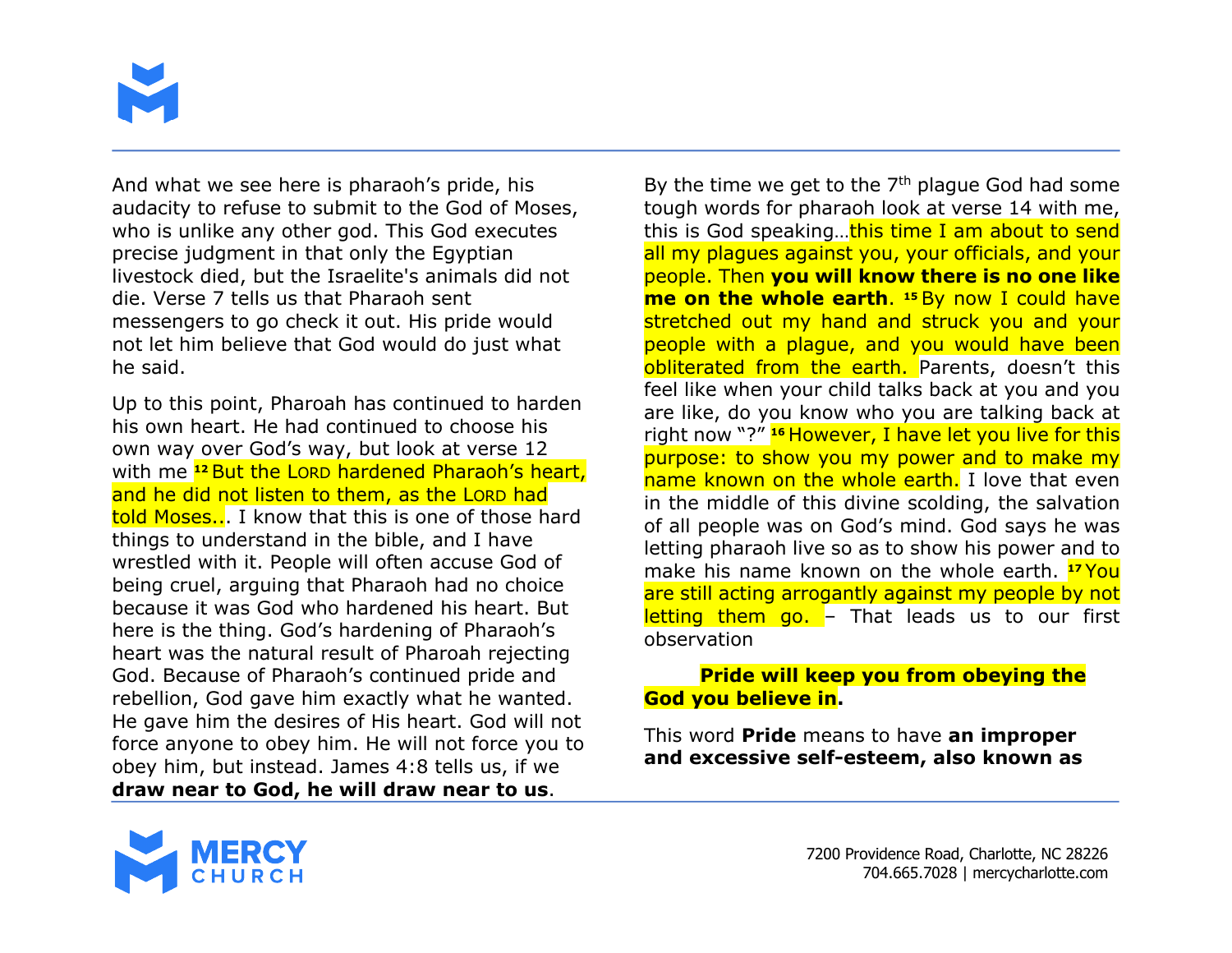

**conceit or arrogance**<sup>1</sup> , And that's exactly what God calls out in Pharaoh– He literally says in verse 17 - You are still acting arrogantly. Remember, Pharaoh had been impacted by the display of God's power. His livestock got killed, his people got boils, and the children of Israel did not suffer this same fate. It is prideful of pharaoh to fail to obey this God who seems to be all-powerful and precise in his judgment. The opposite of pride is Humility, having a reverential fear of God, which leads to obedience. Verse 20 lets us, **<sup>20</sup>** Those among Pharaoh's officials who feared the Word of the LORD made their servants and livestock flee to shelters; they did this because they feared the Word of the Lord, they did not want to be caught up in the hail.

It's easy to see pharaoh's pride and fail to see our own pride, so allow me to point out just three potential symptoms or manifestations of pride in our lives. 1. **Entitlement if** you start believing you deserve the praises of people, you deserve success, you deserve better than you have because, after all, you are you, and pain or discomfort makes you frustrated with God. You

start forgetting that the only thing you and I deserve apart from Christ is death. (Romans 6:23) Another one is **prayerlessness**. God invites us to bring all our burdens to Him in prayer when we conclude that we can do life on our own terms, believe the lie that we are selfreliant and self-sufficient, and refuse to pray or push prayer to the side that might be evidence of pride. The third symptom is **fear**, ultimately, we become prone to fear when we don't have faith in God, like Peter in Matthew 14, who at first humbly followed Jesus's voice and walked on water, but as soon as he started worrying about the circumstances instead of keeping his eyes on the Lord, he began to sink. Fear stems from pride because it's born from our preoccupation with our lack of control over our circumstances instead of humbly resting in God, who is truly in control. When Jesus says to us, "Come to me, all of you who are weary and burdened, and I will give you rest." Some of us say no, Jesus, let me sit here and worry about what I cannot fix,

Because of pharaoh's arrogance, God sent the 7<sup>th</sup> plague, this time it was a storm that had never

<sup>1</sup> Walter A. Elwell and Barry J. Beitzel, "Pride," *Baker Encyclopedia of the Bible* (Grand Rapids, MI: Baker Book House, 1988), 1752.

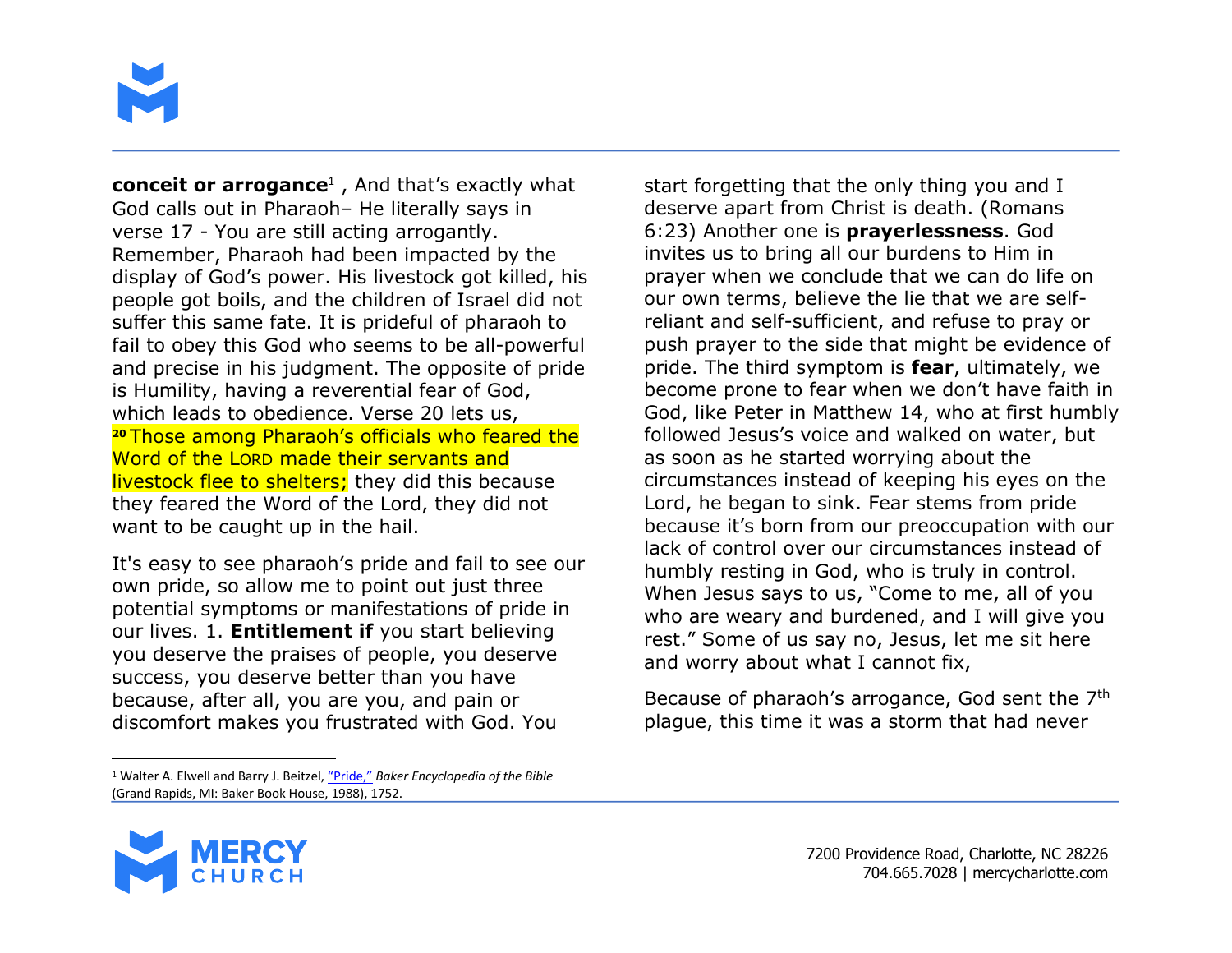

been experienced before in Egypt. Look with me at verse 23 **<sup>23</sup>** … the LORD sent thunder and hail. Lightning struck the land, and the LORD rained hail on the land of Egypt. **<sup>24</sup>** The hail, with lightning flashing through it, was so severe that nothing like it had occurred in the land of Egypt since it had become a nation. **<sup>25</sup>** Throughout the land of Egypt, the hail struck down everything in the field, both people and animals. The hail beat down every plant of the field and shattered every tree in the field. **<sup>26</sup>** The only place it didn't hail was in the land of Goshen, where the Israelites were. **<sup>27</sup>** Pharaoh sent for Moses and Aaron. **"I have sinned this time**," he said to them. **"The LORD is the righteous one, and I and my people are the quilty ones.** 28 Make an appeal to the LORD. There has been enough of God's thunder and hail. I will let you go; you don't need to stay any longer."

Notice Pharoah actually said, **"The LORD (YAHWEH) is the righteous one, and I and my people are the guilty ones.** It sounds like pharaoh just said the prayer, he walked the aisle, he got saved, but

did he? He correctly identified that the God of Moses was the true God and that he and his people were guilty before this God, but here is the thing, just mouthing off religious words is not sufficient for salvation.2 Pharoah says all the right things, but his heart has not been transformed. His words are not evidence of true repentance. We know this because verse 34 tells us, as soon as the hail and thunder ceased, he refused to let God's people go. God will always hear and answer the genuine prayer of repentance, but He can see through false repentance. Repentance produces change, while remorse produces sorrow with no change. Here is the point $3$ 

#### **Unbelief will keep you from obeying the God you "believe in."**

Some of you believe that the God of the Bible is the true God; you believe that you are guilty before this God and that Jesus lived a sinless life, was crucified on the cross on your behalf, and on the third day, He rose up from the grave, and if you repent and believe in Jesus alone, your sins will be



<sup>1.</sup> <sup>2</sup> Tony Merida, *Exalting Jesus in Exodus* (Nashville, TN: Holman Reference, 2014), Ex 9:13–10:29.

<sup>2.</sup> <sup>3</sup> Tony Merida, *Exalting Jesus in Exodus* (Nashville, TN: Holman Reference, 2014), Ex 9:13–10:29.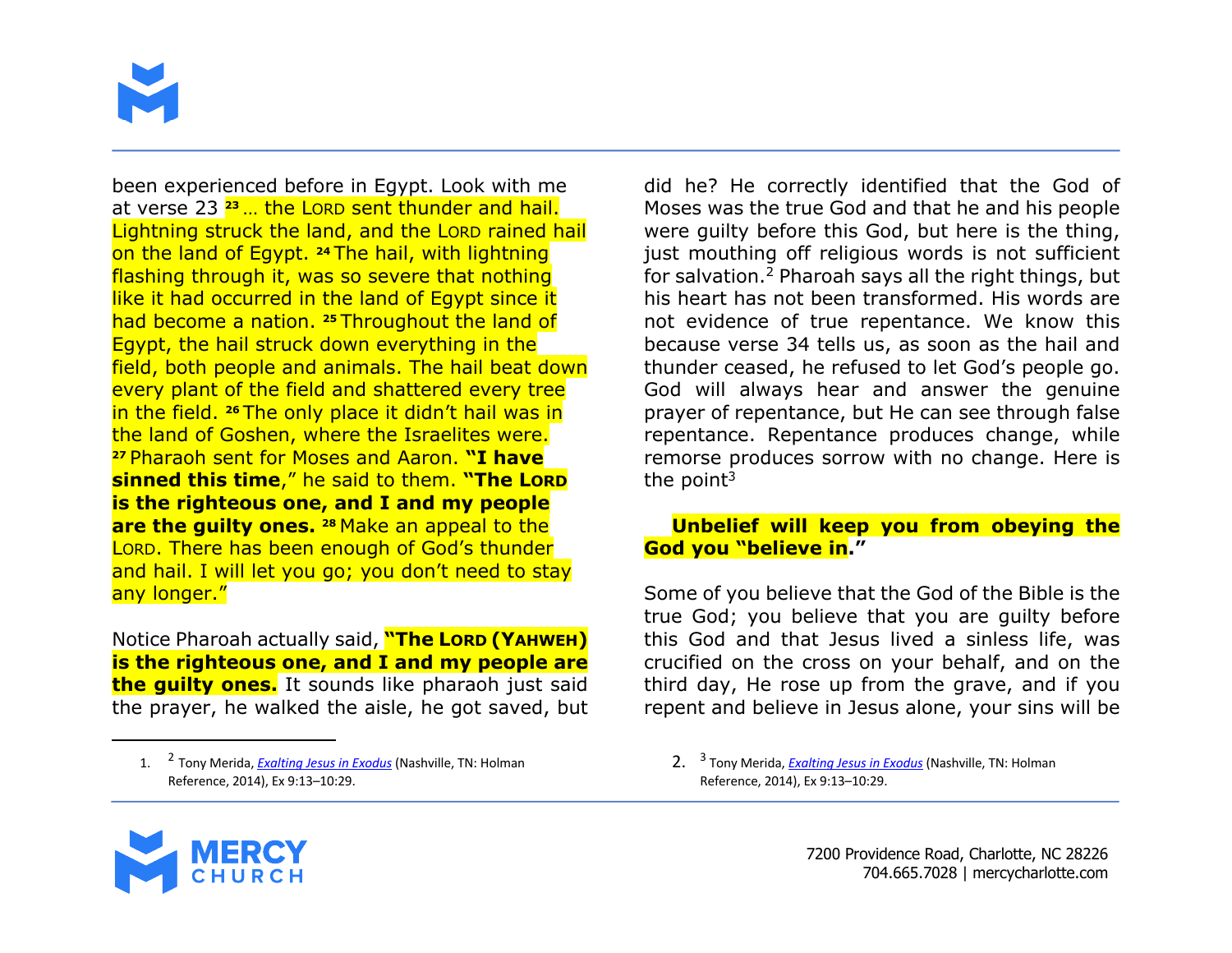

forgiven, and you will be reconciled to God, and you will get to enjoy an abundant life starting from right now and lasting forever in the presence of God. You agree with those facts, but you are yet to place your faith in God.

Let me try to illustrate this when you entered this room, or your living room, you knew factually that the seat you are now sitting on could hold you up. You believed that, but when you sat down, you exercised faith, and now you are experiencing the fruit of your faith because the chair is holding you up. Don't just believe he is Jesus real; place your faith in him, surrender to His lordship!

Chapter 9 ends in an all-familiar way, Pharaoh's heart was hard, and he did not let the Israelites go. And like we have seen the cycle, in came another plague. This time around, God sends locusts. Look with me at chapter 10, verse 1 Then the LORD said to Moses, "Go to Pharaoh, for I have hardened his heart and the hearts of his officials so that I may do these miraculous signs of mine among them, **<sup>2</sup>** and so that you may tell your son and grandson how severely I dealt with the Egyptians and performed miraculous signs among them, and you will know that I am the LORD."

As much as God wants Pharaoh to know that He alone is God, he also wants Moses and the people of God to tell their children and their grandchildren the story of God and how they fit into that story. We are part of this story of God redeeming people. And he wants us to tell the next generation; that's why we take our kids and students ministry seriously, and we want to partner with parents to disciple the next generation, but parents, you are your children's primary spiritual guides. God is using you so that the next generation might know him. (shameless plug for camp)

Look with me at verse 8. This is after Moses had delivered God's message and pharaoh's own people had begged him to let the Israelites go; this is Pharoah speaking **<sup>8</sup>** … "Go, worship the LORD your God," Pharaoh said. "But exactly who will be going?" **<sup>9</sup>** Moses replied, "We will go with our young and with our old; we will go with our sons and with our daughters, with our flocks and with our herds because we must hold the LORD's festival." **<sup>10</sup>** He said to them, **"The LORD would have to be with you if I would ever let you and your families go**! Look out—you're heading for trouble. **<sup>11</sup>** No, go—just able-bodied men—worship the LORD, since that's what you want."

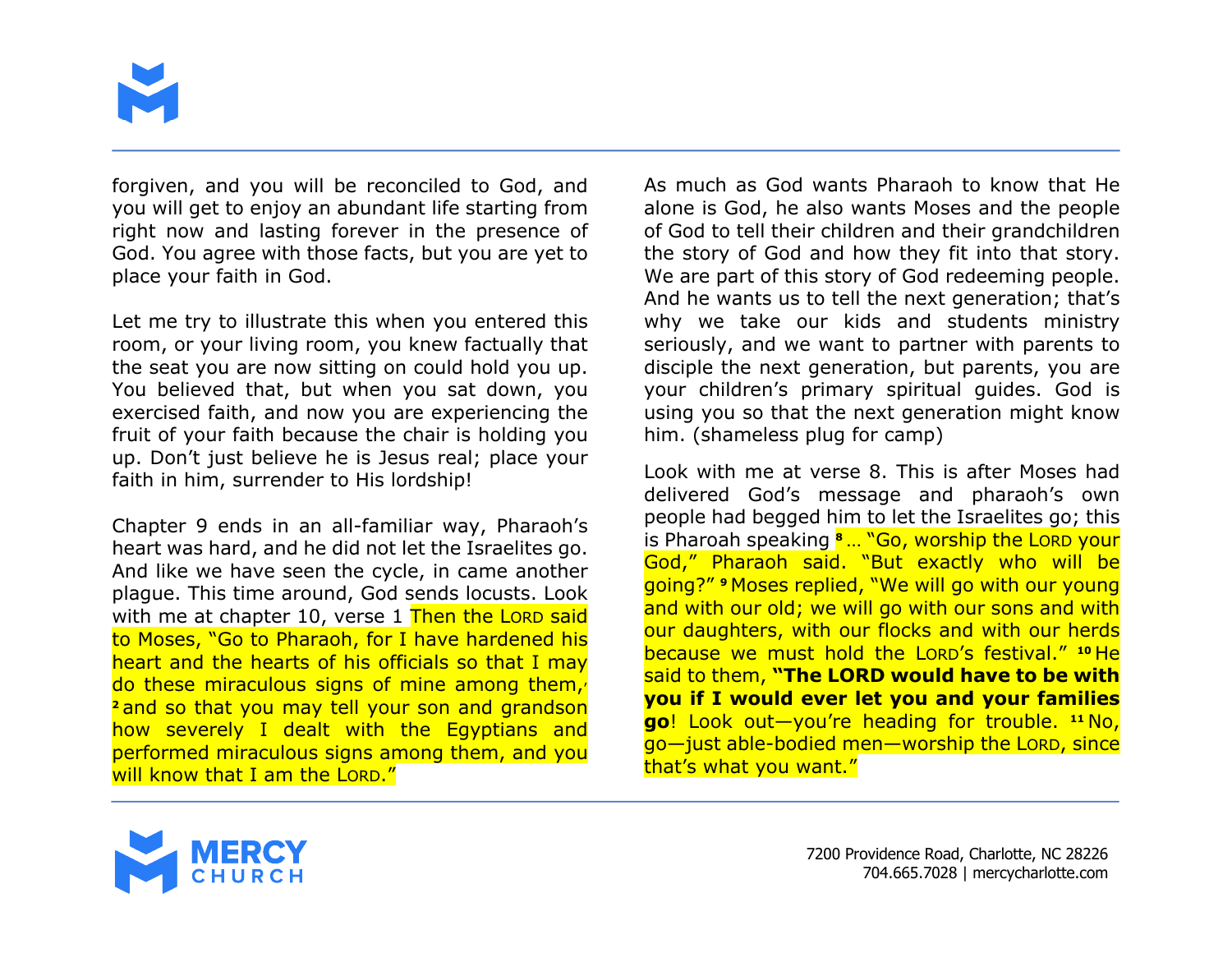

This is what is going on, Pharaoh has what we can call, Halfhearted Obedience. He is bargaining with God trying to manipulate God. But partial obedience is disobedience.4 Parents, you know this, when you tell your kids it's time for bed and they drag their feet and brush their teeth one brush a minute, even though they are doing what you asked, the delayed, halfhearted, bargaining obedience is not obedience. That leads us to our third point.

#### **Partial obedience will keep you from obeying the God you believe in.**

Throughout this text, we see Pharoah minimizing and qualifying his total disregard of God's instructions with statements like I've sinned "this time," "this time pharaoh," but you said that last time. His obedience only lasts as long as the consequences. As soon as Moses intercedes for him, he goes back to his old unrepentant self. Do you ever find yourself bargaining with God, like I will give you my Sunday, but the rest is mine, I will make sure I avoid the big sins, but it's not that bad if I gossip or harbor bitterness against that brother or sister? … I think the greatest danger of partial

obedience is how it slowly erodes our fear of God and erodes our view of the holiness of God, and soon He becomes a god made in our own image. If it starts to feel like God always agrees with you, it could be that you are partially obeying him.

God sent in the locusts, and like clockwork, pharaoh came back and asked Moses to intercede for him and his people, and I just love what the Lord does. Look at verse 18 **<sup>18</sup>** Moses left Pharaoh's presence and appealed to the LORD. **<sup>19</sup>** Then the LORD **changed the wind to a strong west wind,** and it carried off the locusts and blew them into the Red Sea. **Not a single locust was left in all the territory of Egypt**. WHAT!!!! The God of the Bible is unlike any other God. His power is so precise and so unique. When I read this, it reminded me of the story of Jesus in Mark 4 when the disciples were worried because of the storm, and Jesus spoke to the storm, and it ceased, and they were all shocked and asked each other who then is this. This is God! After this, you would think pharaoh would give in; he would recognize that this God is different; he is not an idol. He is the allpowerful God. But oh no, pharaoh's pride runs deep

<sup>4</sup> Tony Evans, *The Tony Evans Study Bible* (Nashville, TN: Holman Bible, 2019), 78.

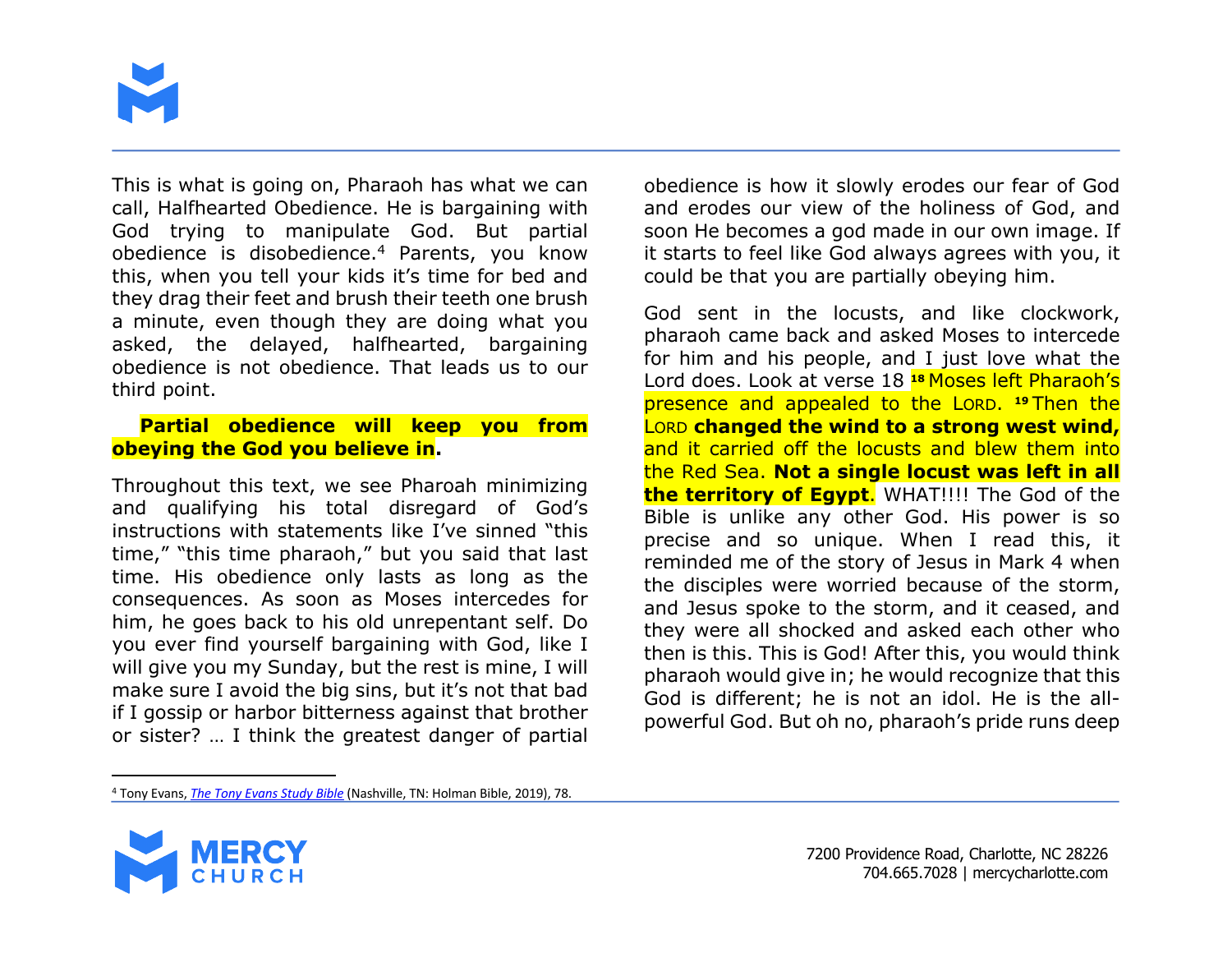

He continued to harden his heart and refused to set God's people free, so God sent the 9th plague. This time around, a darkness that could be felt. For three days, the Egyptians did not move from where they were. Yet all the Israelites had light where they lived. You know there is no greater picture of judgment than darkness. Jesus says in Matthew 8 that those who refuse the good news will be thrown into the outer darkness where there will be weeping and gnashing of teeth." But the Goodnews is Ps. 139:12 tells us that darkness is not dark to God; in fact, darkness is as light with him. When we experience darkness, we must remember that we serve a God who is light itself. Jesus says this much in John 8:12 ""I am the light of the world. Anyone who follows me will never walk in the darkness but will have the light of life."

Upon Pharoah being warned about this coming darkness, Pharoah isolated himself, he chased Moses away, and even threatened Moses. Look at verse 28, **<sup>8</sup>** Pharaoh said to him, "Leave me! Make sure you never see my face again, for on the day you see my face, you will die." **<sup>29</sup>** "As you have

said," Moses replied, "I will never see your face again." 5

The last thing that will make you disobey the God you believe in is isolation.

#### **Isolation will keep you from obeying the God you believe in**

Pushing the Word of God away, pushing truth away, pushing community away, refusing to be held accountable will eventually lead you towards disobeying the God you believe in. Moses was delivering God's message to Pharaoh. If Pharaoh had headed this message, he and his people would have been saved. I know this because when the king of (ninava)Nineveh heeded the message delivered by Jonah, thousands of people were saved from the wrath of God. That king welcomed Godly counsel, but Pharoah driven by pride, kicked Moses out, isolated himself, and refused to obey God's word.

The writer of Hebrews reminds us to **<sup>24</sup>** …consider one another in order to provoke love and good works, **<sup>25</sup>** not neglecting to gather together, as some are in the habit of doing, but encouraging



<sup>5</sup> *Christian Standard Bible* (Nashville, TN: Holman Bible Publishers, 2020), Ex 9:1– 10:29.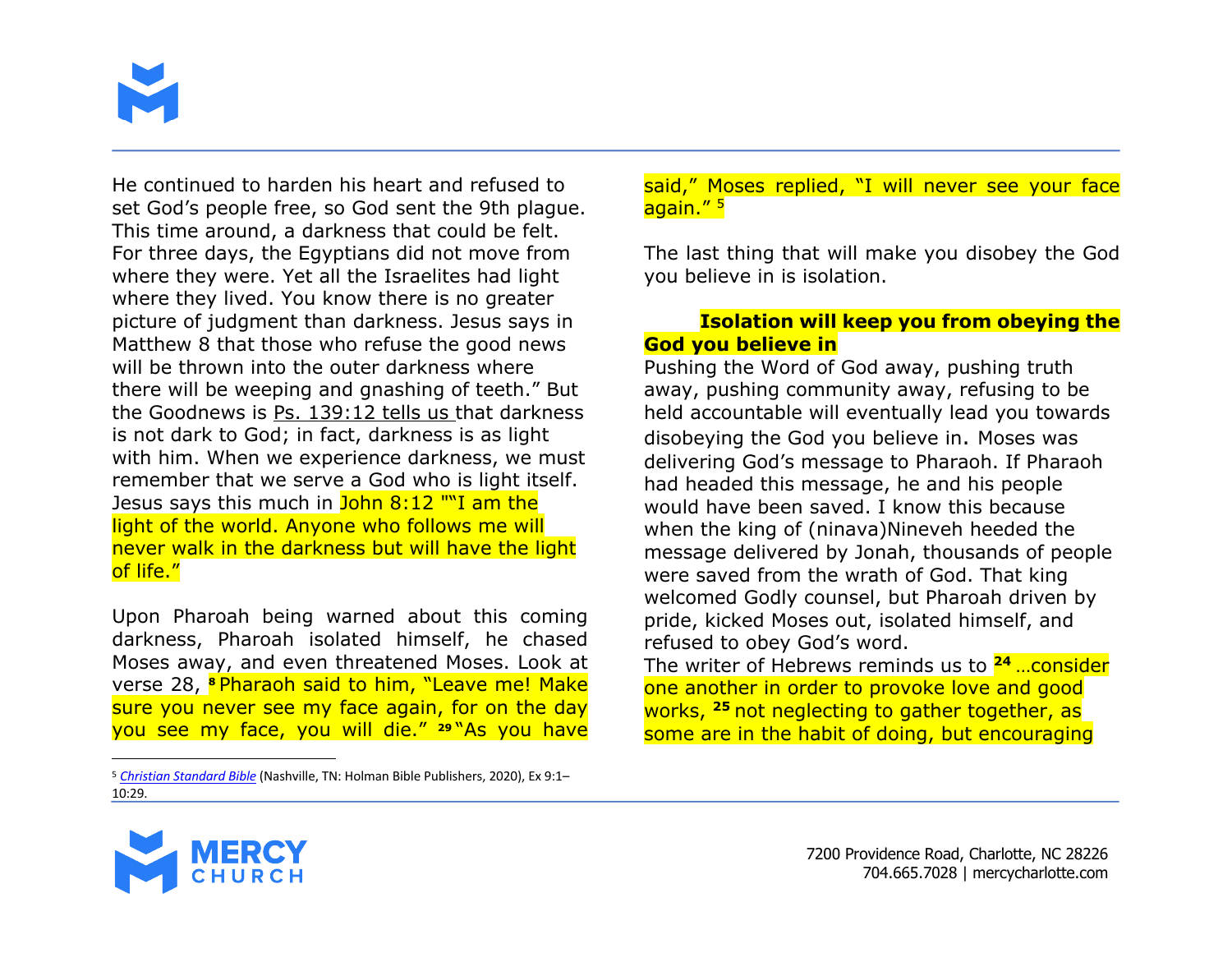

each other, and all the more as you see the day approaching. <sup>6</sup> You cannot be provoked into love and good works by fellow Christian brothers and sisters if you push them away whenever their godly counsel messes up with your pride. That seemingly painful accountability is helping you obey the God you believe in.

## **Conclusion.**

As we conclude, what I don't want you to hear me say is to try harder be perfect. As Christians, we should walk in a manner worthy of the calling we have been called, but we do not do it in our strength. We actively rely on God. He is the one who started this good work in us, and he will see it to completion. He is the one who works in us to will and to work for his own good pleasure. So be encouraged because

## **Christ obeyed perfectly**

Romans 5:19 tells us, "For just as through one man's disobedience the many were made sinners, so also through the one man's obedience the many will be made righteous." Jesus Christ being fully man and fully God, fulfilled God's law, he was tempted by sin but did

<sup>6</sup> *Christian Standard Bible* (Nashville, TN: Holman Bible Publishers, 2020), Heb 10:24–25.

not sin, and even at his death, he lived to fulfill the father's will. What the law of God demands from every human was fulfilled by Jesus on the cross. This is Goodnews. It means there is now no hostility between God and those who accept salvation, by grace through faith in Jesus Christ alone – (2cor 5:17) if anyone is in Christ, he is a new creation; the old has passed away, and see, the new has come! In verse 20, it says, **"**He made the one who did not know sin to be sin for us so that in him we might become the righteousness of God." that means,

## **Obedience is possible**

Because we are now united with Christ, his righteousness has become our righteousness. His perfection has become our perfection, not because of anything we do but because of all that he did, and because we have the gift of the Holy Spirt living and active in us, and because we have God's word, which is the truth, we will increasingly have an appetite for that which pleases God and a growing distaste for that which does not please him. So, my encouragement to you is "present your bodies as a living sacrifice, holy and pleasing to God; this is your